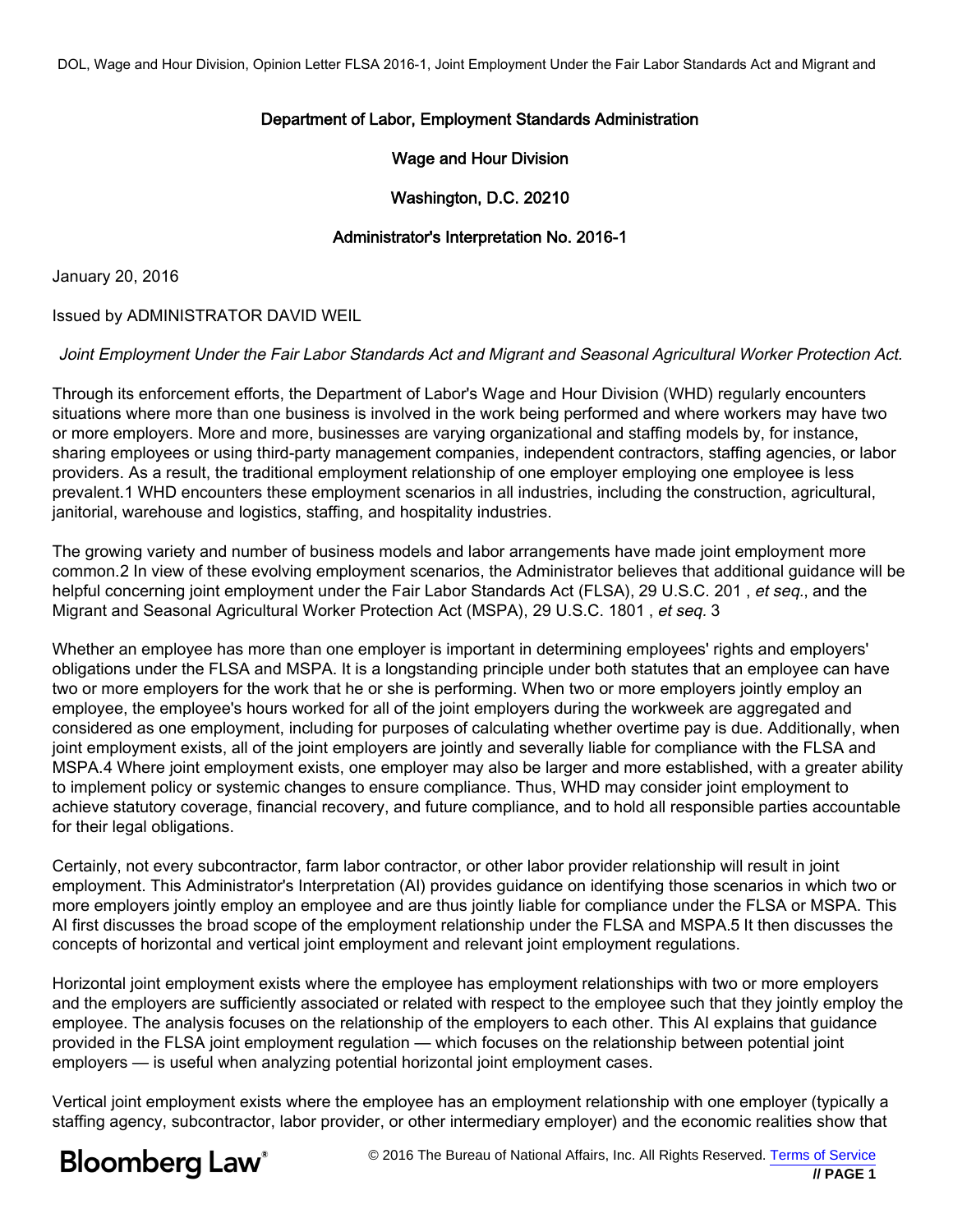he or she is economically dependent on, and thus employed by, another entity involved in the work. This other employer, who typically contracts with the intermediary employer to receive the benefit of the employee's labor, would be the potential joint employer. Where there is potential vertical joint employment, the analysis focuses on the economic realities of the working relationship between the employee and the potential joint employer. This AI explains that guidance provided in the MSPA joint employment regulation is useful when analyzing potential vertical joint employment. The structure and nature of the relationship(s) at issue in the case, reflecting potentially horizontal or vertical joint employment or both, should determine how each case is analyzed.

# I. The FLSA and MSPA Broadly Define the Employment Relationship and Thus the Scope of Joint Employment

The scope of employment relationships subject to the protections of the FLSA and MSPA is broad. The FLSA defines "employee" as "any individual employed by an employer," 29 U.S.C. 203(e)(1) , and "employer" as including "any person acting directly or indirectly in the interest of an employer in relation to an employee," 29 U.S.C. 203(d) . The FLSA's definition of "employ" "includes to suffer or permit to work." 29 U.S.C. 203(g) . The "suffer or permit" definition of employment is "'the broadest definition that has ever been included in any one act.'" U.S. v. Rosenwasser, 323 U.S. 360, 363 n.3 (1945) (quoting statement of Sen. Hugo Black, 81 Cong. Rec. 7657 (1938)). MSPA defines "employ" in exactly the same way as the FLSA, and the scope of employment relationships under MSPA is thus the same as it is under the FLSA. See 29 U.S.C. 1802(5) ("The term 'employ' has the meaning given such term under [the FLSA, 29 U.S.C. 203(g) ]."); 29 C.F.R. 500.20(h)(1) ; see also 29 C.F.R. 500.20(h)(2) -(3) (the terms "employer" and "employee" under MSPA are also given their meaning as found in the FLSA).

The FLSA and MSPA both "specifically cover 'joint employment' relationships." Antenor v. D & S Farms, 88 F.3d 925, 929 (11th Cir. 1996). The FLSA regulations explicitly state that a single worker may be "an employee to two or more employers at the same time." 29 C.F.R. 791.2(a); see also Baystate Alt. Staffing, Inc. v. Herman, 163 F.3d 668, 675 (1st Cir. 1998) ("The FLSA contemplates several simultaneous employers, each responsible for compliance with the Act."). The MSPA regulations provide that MSPA's definition of the term "employ" includes the FLSA's joint employment principles. See 29 C.F.R. 500.20(h)(5); see also Antenor, 88 F.3d at 929 (MSPA makes clear that a worker can be jointly employed by more than one entity at the same time). "Joint employment under the Fair Labor Standards Act is joint employment under the MSPA." 29 C.F.R. 500.20(h)(5)(i) (emphasis omitted).6

The concept of joint employment, like employment generally, "should be defined expansively" under the FLSA and MSPA. Torres-Lopez v. May, 111 F.3d 633, 639 (9th Cir. 1997); see also Misclassification AI, 3-4. The concepts of employment and joint employment under the FLSA and MSPA are notably broader than the common law concepts of employment and joint employment, which look to the amount of control that an employer exercises over an employee. See Antenor, 88 F.3d at 933 . Unlike the common law control test, which analyzes whether a worker is an employee based on the employer's control over the worker and not the broader economic realities of the working relationship, the "suffer or permit" standard broadens the scope of employment relationships covered by the FLSA. See Walling v. Portland Terminal Co., 330 U.S. 148, 150-51 (1947) (FLSA's definitions are "comprehensive enough to require its application" to many working relationships which, under the common law control standard, may not be employeremplovee relationships); Nationwide Mut. Ins. Co. v. Darden, 503 U.S. 318, 326 (1992) (FLSA's "suffer or permit" standard for employment "stretches the meaning of 'employee' to cover some parties who might not qualify as such under a strict application of traditional agency law principles."). The test for joint employment under the FLSA and MSPA is thus different, for example, than the test under other labor statutes, such as the National Labor Relations Act, 29 U.S.C. 151 et seq., and the Occupational Safety and Health Act, 29 U.S.C. 651 et seq. Indeed, in FLSA and MSPA cases, "courts have found economic dependence under a multitude of circumstances where the alleged employer exercised little or no control or supervision over the putative employees." Antenor, 88 F.3d at 933 n.10.

Moreover, prior to the FLSA's enactment, "suffer or permit" or similar phrasing was commonly used in state laws regulating child labor and was "designed to reach businesses that used middlemen to illegally hire and supervise children." Antenor, 88 F.3d at 929 n.5. A key rationale underlying the "suffer or permit" standard was that an employer should be liable for the child labor if it had the opportunity to detect work being performed illegally and the ability to prevent it from occurring. See, e.g., People ex rel. Price v. Sheffield Farms-Slawson-Decker Co., 225 N.Y. 25, 29-31 (N.Y. 1918). Thus, the "suffer or permit to work" standard was designed to expand child labor laws' coverage beyond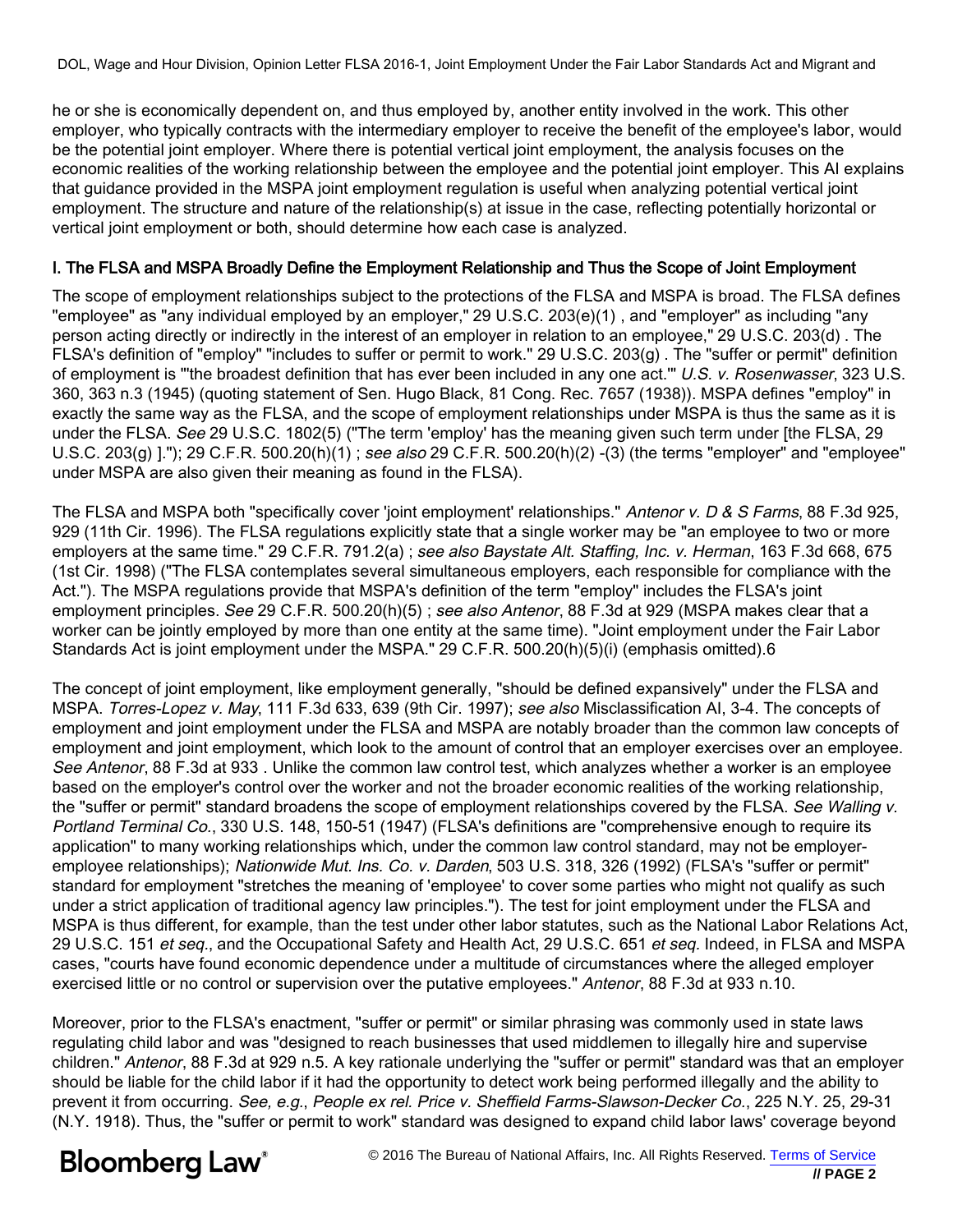those who controlled the child laborer, counter an employer's argument that it was unaware that children were working, and prevent employers from using "middlemen" to evade the laws' requirements.

In sum, the expansive definition of "employ" as including "to suffer or permit to work" rejected the common law control standard and ensures that the scope of employment relationships and joint employment under the FLSA and MSPA is as broad as possible.

## II. Horizontal and Vertical Joint Employment Analyses in FLSA and MSPA Cases

The FLSA and MSPA regulations provide relevant and complementary guidance on joint employment. The structure and nature of the relationship(s) at issue should determine whether a particular case should be analyzed under horizontal or vertical joint employment, or both.7

Joint employment may exist when two (or more) employers each separately employ an employee and are sufficiently associated with or related to each other with respect to the employee. See 29 C.F.R. 791.2 . This type of joint employment is sometimes referred to as horizontal joint employment. In a possible horizontal joint employment situation, there is typically an established or admitted employment relationship between the employee and each of the employers, and often the employee performs separate work or works separate hours for each employer. Thus, the focus of a horizontal joint employment analysis is the relationship between the two (or more) employers. The FLSA regulation provides guidance on horizontal joint employment. See, e.g., Chao v. A-One Med. Servs., Inc., 346 F.3d 908, 917-18 (9th Cir. 2003) (citing FLSA regulation). Examples of horizontal joint employment may include separate restaurants that share economic ties and have the same managers controlling both restaurants, see Chao v. Barbeque Ventures, LLC, 2007 WL 5971772, at \*6 (D. Neb. Dec. 12, 2007), or home health care providers that share staff and have common management, see A-One Med. Servs., 346 F.3d at 918 .

Joint employment may additionally exist when an employee of one employer (referred to in this AI as an "intermediary employer") is also, with regard to the work performed for the intermediary employer, economically dependent on another employer (referred to in this AI as a "potential joint employer").8 See 29 C.F.R. 500.20(h)(5); A-One Med. Servs., 346 F.3d at 917 (describing vertical joint employment as possible in circumstances where "a company has contracted for workers who are directly employed by an intermediary company"). This type of joint employment is sometimes referred to as vertical joint employment. The vertical joint employment analysis is used to determine, for example, whether a construction worker who works for a subcontractor is also employed by the general contractor, or whether a farmworker who works for a farm labor contractor is also employed by the grower.9 Unlike in horizontal joint employment cases, where the association between the potential joint employers is relevant, the vertical joint employment analysis instead examines the economic realities of the relationships between the construction worker and the general contractor, and between the farmworker and the grower, to determine whether the employees are economically dependent on those potential joint employers and are thus their employees. The MSPA regulation provides a set of factors to apply an economic realities analysis in vertical joint employment cases. Although they do not all apply the same factors, several Circuit Courts of Appeals have also adopted an economic realities analysis for evaluating vertical joint employment under the FLSA. Regardless of the exact factors, the FLSA and MSPA require application of the broader economic realities analysis, not a common law control analysis, in determining vertical joint employment.

The joint employment approaches described in the FLSA and MSPA regulations interpret the same definition of employment. MSPA borrowed the FLSA's definition of the term "employ" "with the deliberate intent" of adopting the FLSA's joint employer doctrine "as the 'central foundation' of MSPA and 'the best means by which to insure that the purposes of this MSPA would be fulfilled." 29 C.F.R. 500.20(h)(5)(ii) (quoting MSPA's legislative history); see also 29 C.F.R. 500.20(h)(5)(i) ("Joint employment under the Fair Labor Standards Act is joint employment under the MSPA.") (emphasis omitted). Therefore, the FLSA regulation is useful when analyzing potential horizontal joint employment cases, whether arising under the FLSA or MSPA. Likewise, the factors identified in the MSPA regulation are useful when analyzing potential vertical joint employment cases, whether arising under MSPA or the FLSA.10 This is not to say that the MSPA joint employment regulation itself applies in FLSA cases; however, the MSPA joint employment regulation and its economic realities factors are useful guidance in an FLSA case because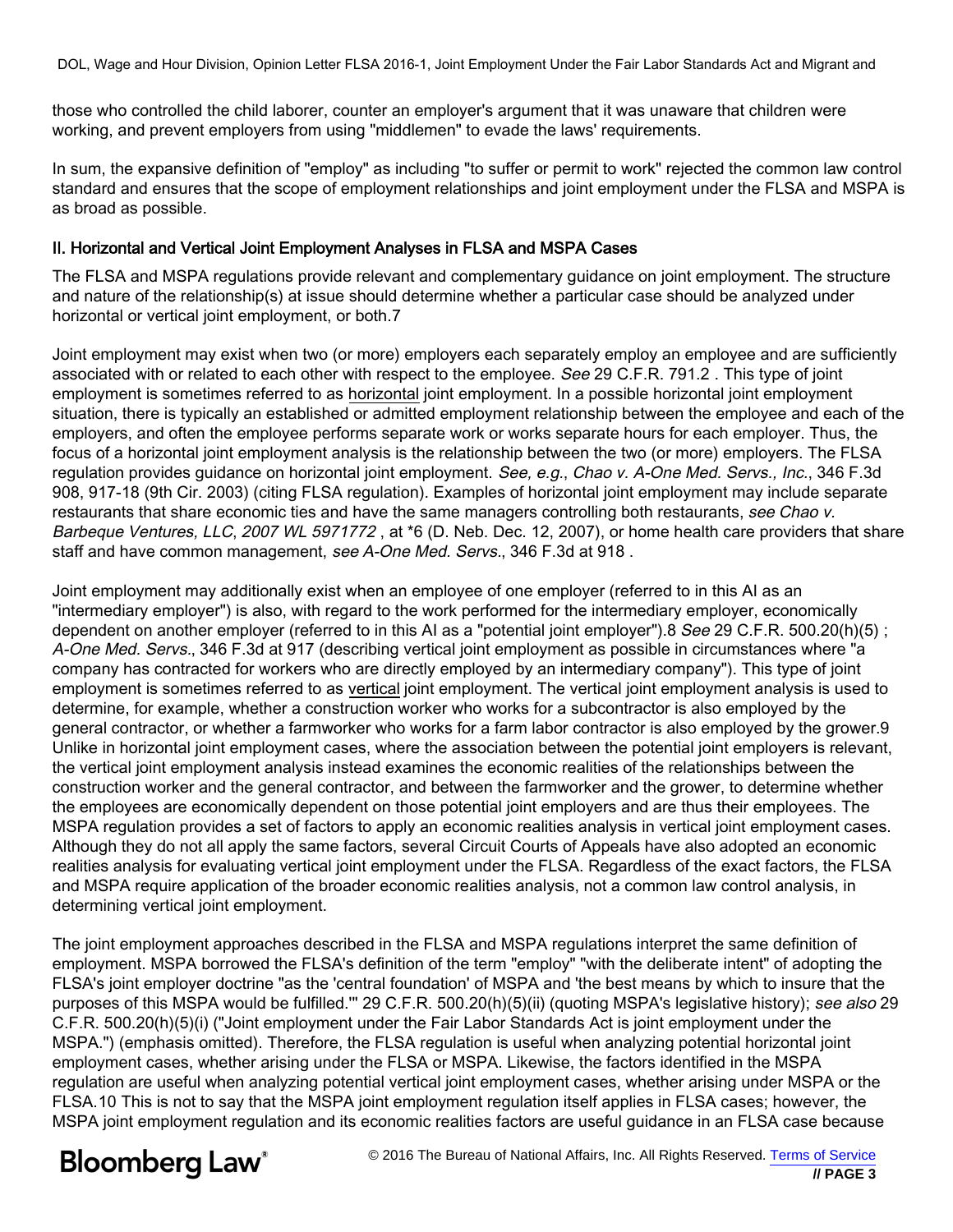of the shared definition of employment and the coextensive scope of joint employment between the FLSA and MSPA.11 For the reasons explained above, including the common definitions, using the joint employment factors identified in the MSPA regulation in an FLSA case is consistent with both statutes and regulations. It is also consistent with WHD's prior guidance. See Home Care AI, 3 (economic realities factors identified in the MSPA regulation should be considered when determining joint employment under the FLSA, citing 29 C.F.R. 500.20(h) ); May 11, 2001 WHD Opinion Letter (identifying MSPA regulation's economic realities factors as relevant factors when determining joint employment under the FLSA, citing 29 C.F.R. 500.20(h)) (available at 2001 WL 1558966). Many potential joint employment cases arising under the FLSA will involve vertical joint employment, and an economic realities analysis of the type described in the MSPA joint employment regulation should be applied in those cases.

#### A. Horizontal Joint Employment and the Association of Potential Joint Employers

Horizontal joint employment should be considered when an employee is employed by two (or more) technically separate but related or overlapping employers.12 For example, the horizontal joint employment analysis would apply where a waitress works for two separate restaurants that are operated by the same entity and the question is whether the two restaurants are sufficiently associated with respect to the waitress such that they jointly employ the waitress; or where a farmworker picks produce at two separate orchards and the orchards have an arrangement to share farmworkers. In these scenarios, there would already be an established employment relationship between the waitress and each restaurant, and between the farmworker and each orchard. This joint employment analysis focuses on the relationship of the employers to each other.

In cases where joint employment is established, the employee's work for the joint employers during the workweek "is considered as one employment," and the joint employers are jointly and severally liable for compliance, including paying overtime compensation for all hours worked over 40 during the workweek. 29 C.F.R. 791.2(a) .

**Example:13** Casey, a registered nurse, works at Springfield Nursing Home for 25 hours in one week and at Riverside Nursing Home for 25 hours during that same week. If Springfield and Riverside are joint employers, Casey's hours for the week are added together, and the employers are jointly and severally liable for paying Casey for 40 hours at her regular rate and for 10 hours at the overtime rate. Casey should receive 10 hours of overtime compensation in total (not 10 hours from each employer).

In determining whether a horizontal joint employment relationship exists, the focus should be on the relationship (and often the degree of association) between the two (or more) potential joint employers with respect to the employee and all of the relevant facts of the particular case. See 29 C.F.R. 791.2(a). According to 29 C.F.R. 791.2(b), "[w]here the employee performs work which simultaneously benefits two or more employers, or works for two or more employers at different times during the workweek, a joint employment relationship generally will be considered to exist" in situations such as: (1) arrangements between the employers to share or interchange the employee's services; (2) where one employer acts directly or indirectly in the interest of another employer in relation to the employee; or (3) where the employers are associated "with respect to the employment of a particular employee and may be deemed to share control of the employee, directly or indirectly, by reason of the fact that one employer controls, is controlled by, or is under common control with the other employer." Id. at 791.2(b) . In Schultz v. Capital International Security, Inc., for example, the court looked to the FLSA regulation and concluded that security workers were jointly employed by a security firm and the individual that the workers were hired to protect because the two employers were associated with respect to the employment of the workers and shared common control over them. See 466 F.3d 298, 306 (4th Cir. 2006) ("the entire employment arrangement fits squarely within the third example of joint employment in the regulation"). Specifically, the court explained that the employers were both involved in the hiring of the workers, played some role in scheduling, discipline, and terminations, and shared responsibility for supplying the workers with equipment. See id.

The following facts may be relevant when analyzing the degree of association between, and sharing of control by, potential horizontal joint employers:

• who owns the potential joint employers (i.e., does one employer own part or all of the other or do they have

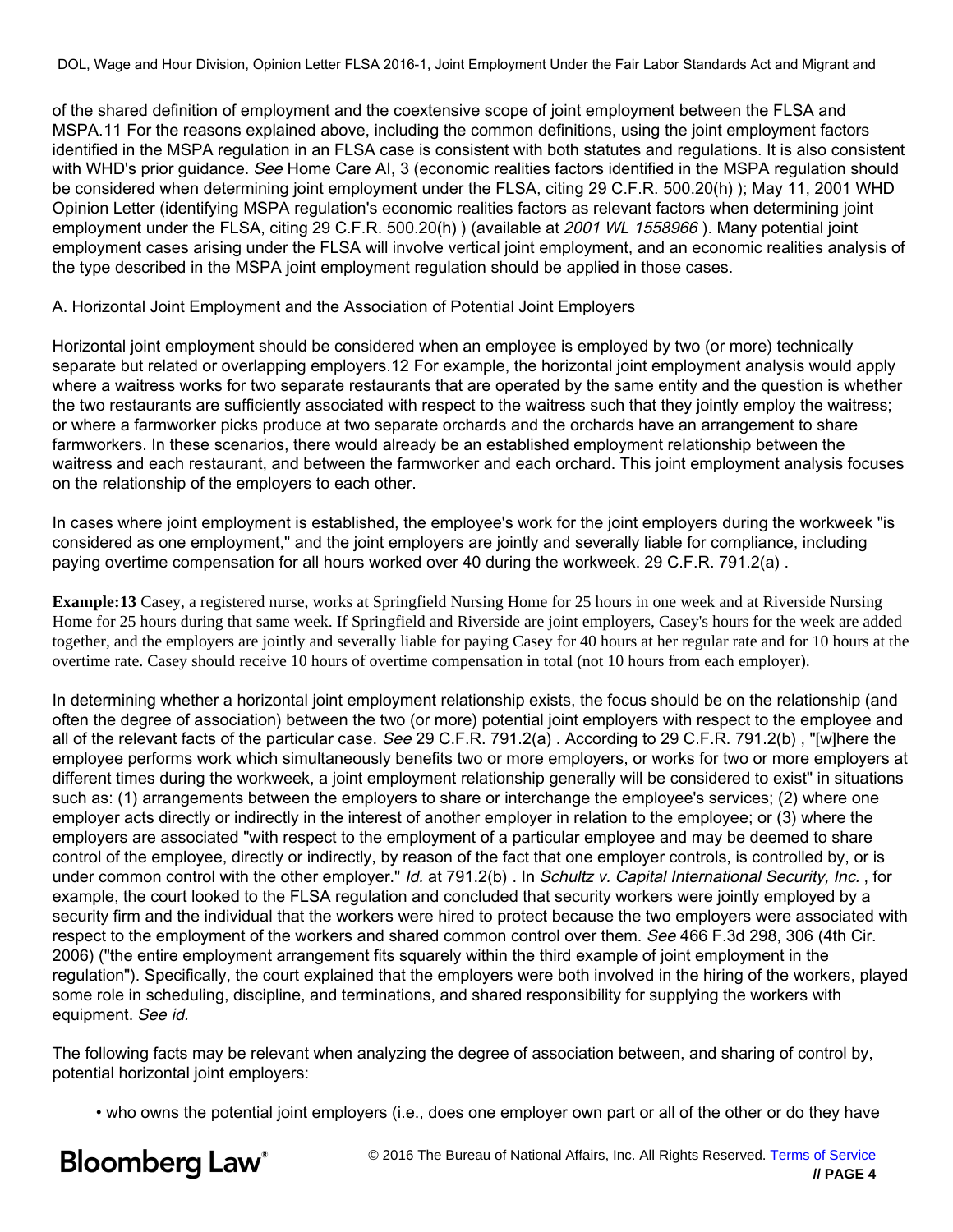any common owners);

• do the potential joint employers have any overlapping officers, directors, executives, or managers;

• do the potential joint employers share control over operations (e.g., hiring, firing, payroll, advertising, overhead costs);

• are the potential joint employers' operations inter-mingled (for example, is there one administrative operation for both employers, or does the same person schedule and pay the employees regardless of which employer they work for);

- does one potential joint employer supervise the work of the other;
- do the potential joint employers share supervisory authority for the employee;
- do the potential joint employers treat the employees as a pool of employees available to both of them;
- do the potential joint employers share clients or customers; and
- are there any agreements between the potential joint employers.

See, e.g., 29 C.F.R. 791.2(b) ; June 14, 2005 WHD Opinion Letter (identifying a number of the above facts as relevant in finding joint employment) (available at 2005 WL 6219105); April 11, 2005 WHD Opinion Letter (identifying a number of the above facts in finding joint employment) (available at 2005 WL 2086804); Barbeque Ventures, 2007 WL 5971772, at \*1, 5-6 (separate legal entities who employed employees at five different restaurants were joint employers given common ownership, management and control; the same manager owned one legal entity, was the majority owner and manager of the other entity, and supervised the Area Director for all five restaurants). This is not an all-inclusive list of facts that could potentially be relevant to the analysis. Moreover, not all or most of the foregoing facts need to be present for joint employment to exist. Rather, these facts can help determine if there is sufficient indication that the potential joint employers are associated with respect to the employee and thus share control of the employee.

Joint employment does not exist, however, if the employers "are acting entirely independently of each other and are completely disassociated" with respect to an employee who works for both of them. 29 C.F.R. 791.2(a) . In that event, each employer may disregard all work performed by the employee for the other when determining its own responsibilities under the law. See id. There are many workers who have multiple jobs with multiple employers who are not joint employers. For example, a high school teacher may also work a part-time job as an instructor for a standardized test preparatory company; the high school and the preparatory company would not be joint employers. In sum, the focus of the horizontal joint employment analysis is the degree of association between the two potential joint employers even if they are formally separate legal entities and the degree to which they share control of the employee.

**Example:** An employee is employed at two locations of the same restaurant brand. The two locations are operated by separate legal entities (Employers A and B). The same individual is the majority owner of both Employer A and Employer B. The managers at each restaurant share the employee between the locations and jointly coordinate the scheduling of the employee's hours. The two employers use the same payroll processor to pay the employee, and they share supervisory authority over the employee. These facts are indicative of joint employment between *Employers A and B*. In contrast, an employee works at one restaurant (Employer A) in the mornings and at a different restaurant (Employer B) in the afternoons. The owners and managers of each restaurant know that the employee works at both establishments. The establishments do not have an arrangement to share employees or operations, and do not otherwise have any common management or ownership. These facts are not indicative of joint employment between *Employers A and B*.

#### B. Vertical Joint Employment and Economic Dependence on the Potential Joint Employer

The vertical joint employment inquiry focuses on whether the employee of the intermediary employer is also employed by another employer — the potential joint employer. In vertical joint employment situations, the other employer typically has contracted or arranged with the intermediary employer to provide it with labor and/or perform for it some employer functions, such as hiring and payroll. There is typically an established or admitted employment relationship between the employee and the intermediary employer. That employee's work, however, is typically also for the benefit of the other employer.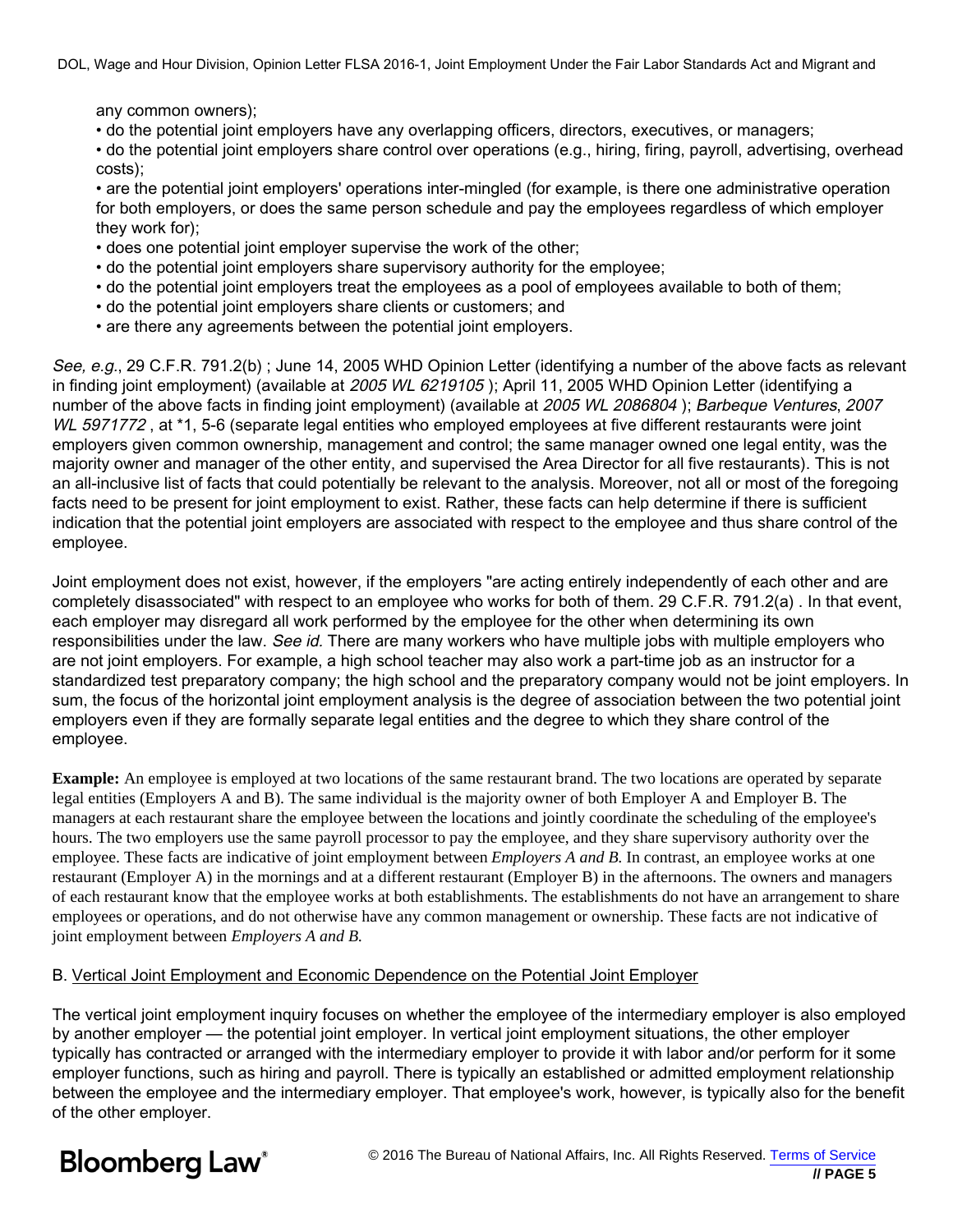In contrast to the horizontal joint employment analysis, where the focus is the relationship between the employers, the focus in vertical joint employment cases is the employee's relationship with the potential joint employer and whether that employer jointly employs the employee. Examples of situations where vertical joint employment might arise include garment workers who are directly employed by a contractor who contracted with the garment manufacturer to perform a specific function, see Zheng v. Liberty Apparel Co., 355 F.3d 61, 71-72 (2d Cir. 2003); nurses placed at a hospital by staffing agencies, see Barfield v. N.Y. City Health & Hosps. Corp., 537 F.3d 132, 143-49 (2d Cir. 2008); or warehouse workers whose labor is arranged and overseen by layers of intermediaries between the workers and the owner or operator of the warehouse facility, see Carrillo v. Schneider Logistics Trans-Loading & Distrib., Inc., 2014 WL 183956 , at \*9-15 (C.D. Cal. Jan. 14, 2014). See also A-One Med. Servs., 346 F.3d at 917 ; Lantern Light, 2015 WL 3451268, at \*3 (where company has contracted for workers who are directly employed by an intermediary, court applies vertical joint employment analysis to relationship between company and workers); Berrocal v. Moody Petrol., Inc., 2010 WL 1372410 , at \*11 n.16 (S.D. Fla. Mar. 31, 2010) (vertical joint employment may exist when "an employer hires laborers through a third party labor contractor").

A threshold question in a vertical joint employment case is whether the intermediary employer (who may simply be an individual responsible for providing labor) is actually an *employee* of the potential joint employer. Where there is vertical joint employment, there is likelya contract or other arrangement — but not necessarily an employment relationship — between the intermediary employer and the potential joint employer.14 If the intermediary employer is an employee of the potential joint employer, then all of the intermediary employer's employees are employees of the potential joint employer too, and there is no need to conduct a vertical joint employment analysis. For example, if a farm labor contractor is not actually an independent contractor but is an employee of the grower (i.e., is economically dependent on the grower as a matter of economic reality), then all of the farm labor contractor's farmworkers are also employees of the grower. See 29 C.F.R. 500.20(h)(4). Likewise, if a drywall subcontractor is not actually an independent contractor but is an employee of the higher-tier contractor, then all of the drywall subcontractor's workers are also employees of the higher-tier subcontractor. In sum, it is critical to first determine whether the intermediary employer is an employee of the potential joint employer before proceeding with the vertical joint employment analysis.15

Once it is determined that the intermediary is not an employee, the vertical joint employment analysis should be applied to determine whether the intermediary employer's employees are also employed by the potential joint employer. Because it is an employment relationship analysis under the FLSA or MSPA, the vertical joint employment analysis must be an economic realities analysis and cannot focus only on control. As WHD has explained, the Supreme Court and the Circuit Courts of Appeals apply an economic realities analysis to determine the existence of an employment relationship under the FLSA and MSPA. See, e.g., Home Care AI; Misclassification AI; Tony & Susan Alamo Found. v. Sec'y of Labor, 471 U.S. 290, 301 (1985) (the test of employment under the FLSA is economic reality); Goldberg v. Whitaker House Coop, Inc., 366 U.S. 28, 33 (1961) (the economic realities of the worker's relationship with the employer are the test of employment); 29 C.F.R. 500.20(h)(5)(iii) . The particular economic realities factors relied upon differ somewhat depending on the court, and courts routinely note that other additional relevant factors may be considered, but regardless, it is not a control test.

The MSPA regulation, describing seven economic realities factors in the context of a farm labor contractor acting as an intermediary employer for a grower, provides useful guidance to analyze any vertical joint employment case. See 29 C.F.R. 500.20(h)(5)(iv) . These factors are probative of the core question of whether the employee is economically dependent on the potential joint employer who, via an arrangement with the intermediary employer, is benefitting from the work. As courts have cautioned, the factors in an economic realities analysis should not be considered mechanically or in a vacuum; rather, they are guides for resolving the ultimate inquiry whether the employee is economically dependent on the potential joint employer. See Antenor, 88 F.3d at 932-33 ; Misclassification AI, 5-6.16 Accordingly, these factors should be applied in a manner that does not lose sight of that ultimate inquiry or the expansive definition of employment under the FLSA and MSPA. See Antenor, 88 F.3d at 932-33 ("the factors are used because they are indicators of economic dependence" and should be viewed "qualitatively to assess the evidence of economic dependence"). The seven factors are:

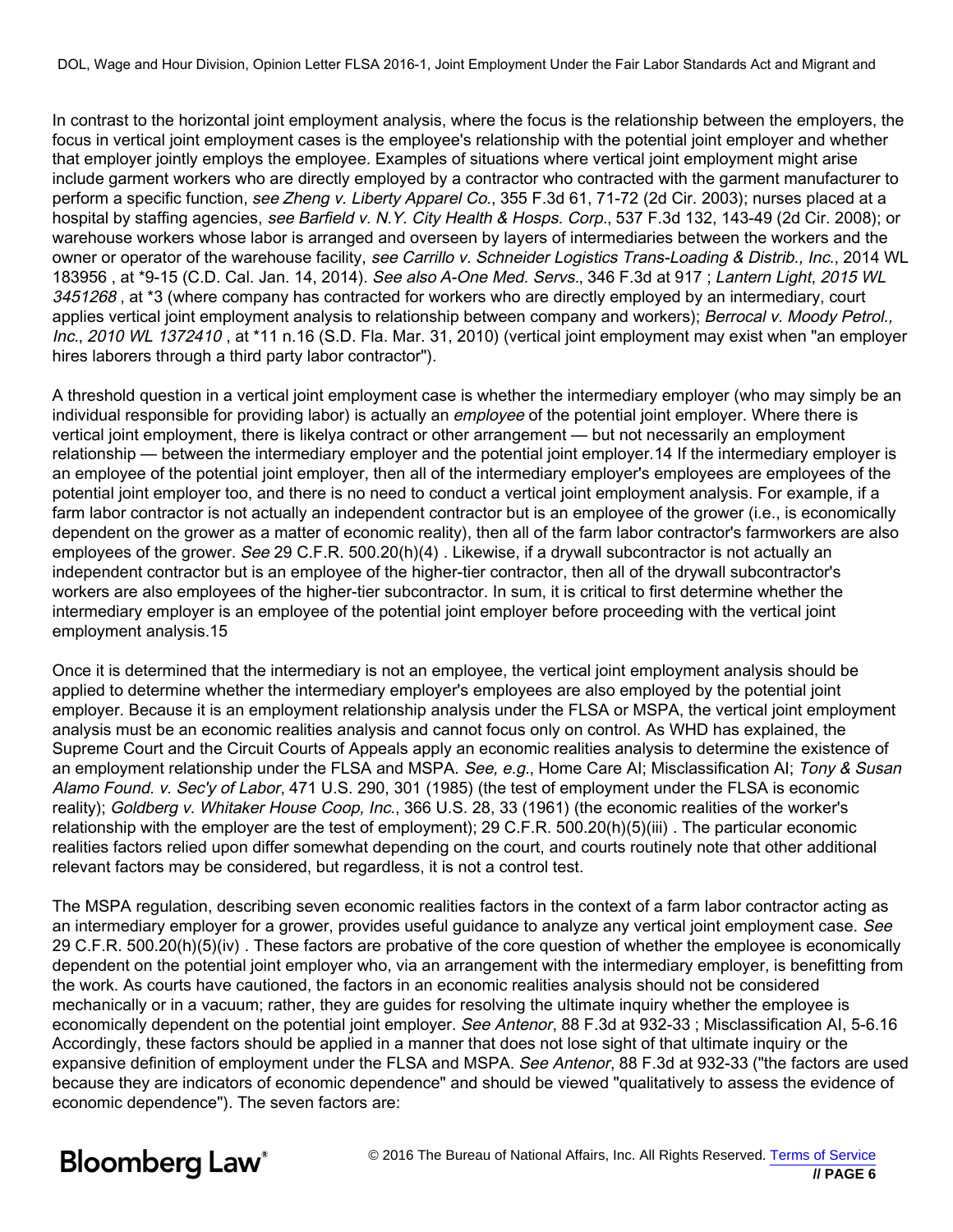A. Directing, Controlling, or Supervising the Work Performed. To the extent that the work performed by the employee is controlled or supervised by the potential joint employer beyond a reasonable degree of contract performance oversight, such control suggests that the employee is economically dependent on the potential joint employer. The potential joint employer's control can be indirect (for example, exercised through the intermediary employer) and still be sufficient to indicate economic dependence by the employee. See Torres-Lopez, 111 F.3d at 643 ("indirect control as well as direct control can demonstrate a joint employment relationship") (citing pre-1997 MSPA regulation); Antenor, 88 F.3d at 932, 934; 29 C.F.R. 500.20(h)(5)(iv). Additionally, the potential joint employer need not exercise more control than, or the same control as, the intermediary employer to exercise sufficient control to indicate economic dependence by the employee.17 B. Controlling Employment Conditions. To the extent that the potential joint employer has the power to hire or fire the employee, modify employment conditions, or determine the rate or method of pay, such control indicates that the employee is economically dependent on the potential joint employer. Again, the potential joint employer may exercise such control indirectly and need not exclusively exercise such control for there to be an indication of joint employment.

C. Permanency and Duration of Relationship. An indefinite, permanent, full-time, or long-term relationship by the employee with the potential joint employer suggests economic dependence. This factor should be considered in the context of the particular industry at issue. For example, if the work in the industry is by its nature seasonal, intermittent, or part-time, such industry condition should be considered when analyzing the permanency and duration of the employee's relationship with the potential joint employer.

D. Repetitive and Rote Nature of Work. To the extent that the employee's work for the potential joint employer is repetitive and rote, is relatively unskilled, and/or requires little or no training, those facts indicate that the employee is economically dependent on the potential joint employer.

E. Integral to Business. If the employee's work is an integral part of the potential joint employer's business, that fact indicates that the employee is economically dependent on the potential joint employer. Whether the work is integral to the employer's business has long been a hallmark of determining whether an employment relationship exists as a matter of economic reality. See, e.g., Rutherford Food Corp. v. McComb, 331 U.S. 722, 729-30 (1947).

F. Work Performed on Premises. The employee's performance of the work on premises owned or controlled by the potential joint employer indicates that the employee is economically dependent on the potential joint employer. The potential joint employer's leasing as opposed to owning the premises where the work is performed is immaterial because the potential joint employer, as the lessee, controls the premises. G. Performing Administrative Functions Commonly Performed by Employers. To the extent that the potential joint employer performs administrative functions for the employee, such as handling payroll, providing workers' compensation insurance, providing necessary facilities and safety equipment, housing, or transportation, or providing tools and materials required for the work, those facts indicate economic dependence by the employee on the potential joint employer.

## See 29 C.F.R. 500.20(h)(5)(iv) .

Courts have applied many of the above factors to vertical joint employment scenarios in FLSA cases, though they have not explicitly relied on the MSPA regulation. See, e.g., Carrillo v. Schneider Logistics, 2014 WL 183956, at \*6 (applying Ninth Circuit's joint employment economic realities analysis). In Carrillo, for example, warehouse workers sued the companies that operated the distribution warehouses and the company that owned the warehouses. The owner of the warehouses argued that it was not a joint employer of the warehouse workers. In denying the owner's motion for summary judgment, the court noted that there was evidence of possible joint employment for the following reasons: the owner exercised control over the warehouse workers' employment conditions because it approved staffing levels at the warehouse, directed that employees be shifted to an alternative workweek schedule, closely monitored productivity levels, and established various operating metrics; the work was performed on premises owned or leased by the owner, who provided all of the equipment necessary to perform work at its warehouses; the work consisted primarily of conventional manual labor, requiring little skill; and the work was an integral part of the owner's corporate strategy. See id. at \*9-15. As the court did in Carrillo, applying these or similar factors will help to determine whether the employee is economically dependent on the potential joint employer.

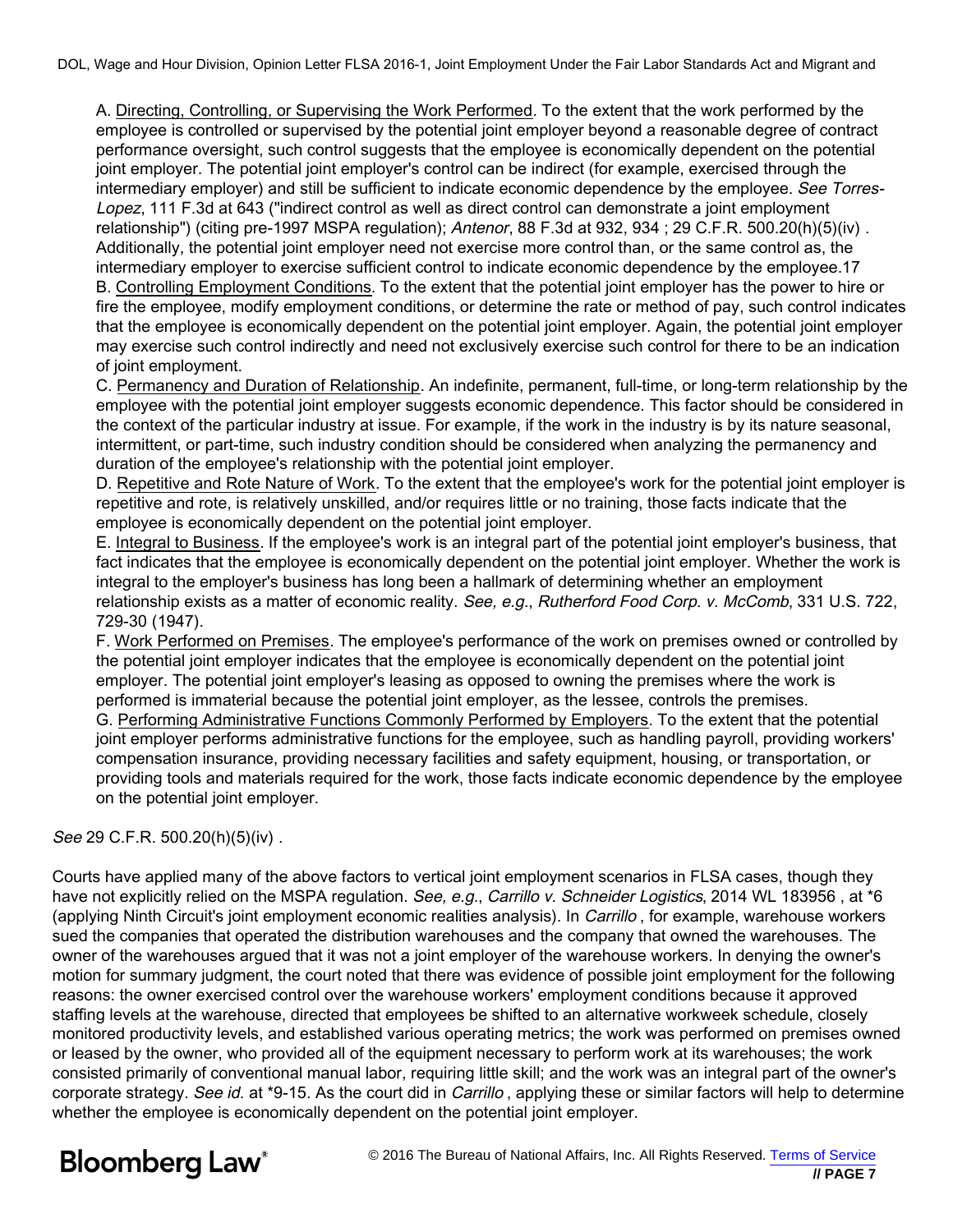As noted, the economic realities factors to apply vary somewhat depending on the court, but any formulation must address the "ultimate inquiry" of economic dependence. In applying any other relevant factors, the broad scope of joint employment under the FLSA and MSPA must be recognized. For example, in analyzing joint employment, the Second Circuit applies six economic realities factors: (1) use of the potential joint employer's premises and equipment for the work; (2) whether the intermediary employer has a business that can or does shift from one potential joint employer to another; (3) whether the employee performs a discrete line-job that is integral to the potential joint employer's production process; (4) whether the potential joint employer could pass responsibility for the work from one intermediary to another without material changes for the employees; (5) the potential joint employer's supervision of the employee's work; and (6) whether the employee works exclusively or predominantly for the potential joint employer. See Zheng, 355 F.3d at 71-72 .

The Ninth Circuit applies factors from different sources: Bonnette v. Cal. Health & Welfare Agency, 704 F.2d 1465, 1470 (9th Cir. 1983) (four factor test primarily assessing potential joint employer's control of employment conditions); the pre-1997 version of the MSPA joint employment regulation; and the eight economic realities factors set forth in Torres-Lopez, 111 F.3d at 640-41 . See, e.g., Lantern Light, 2015 WL 3451268, at \*2-17 (applying both the Bonnette and Torres-Lopez factors and finding that satellite television provider was a joint employer of the installers employed by the company with whom the provider contracted to install its services); Chao v. Westside Drywall, Inc., 709 F. Supp. 2d 1037, 1061-62 (D. Or. 2010) (applying both the Bonnette and Torres-Lopez factors). Thus, there are several formulations of the economic realities factors used to determine the employee's economic dependence on a potential joint employer that are consistent with the broad scope of employment under the FLSA.

Some courts, however, apply factors that address only or primarily the potential joint employer's control (power to hire and fire, supervision and control of conditions or work schedules, determination of rate and method of pay, and maintenance of employment records). See, e.g., Baystate Alt. Staffing, 163 F.3d at 675; In re Enter. Rent-A-Car Wage & Hour Emp't Practices Litig., 683 F.3d 462, 468-69 (3d Cir. 2012). This approach is not consistent with the breadth of employment under the FLSA. "Measured against the expansive language of the FLSA," addressing only the potential joint employer's control "is unduly narrow" and "cannot be reconciled with the 'suffer or permit' language in the [FLSA], which necessarily reaches beyond traditional agency law." Zheng, 355 F.3d at 69 . Indeed, the Second Circuit explained that, although satisfaction of the four "formal control" factors can be sufficient to establish joint employment, it has "never held 'that a positive finding on those four factors is *necessary* to establish an employment relationship." Barfield, 537 F.3d at 143 (quoting Zheng, 355 F.3d at 69) (emphasis in original); see also Zheng, 355 F.3d at 69 ("[T]he broad language of the FLSA, as interpreted by the Supreme Court in Rutherford, demands that a district court look beyond an entity's formal right to control the physical performance of another's work before declaring that the entity is not an employer under the FLSA."). As explained above, the FLSA rejected control as the standard for determining employment, and any vertical joint employment analysis must look at more than the potential joint employer's control over the employee.18

**Example:** A laborer is employed by ABC Drywall Company, which is an independent subcontractor on a construction project. ABC Drywall was engaged by the General Contractor to provide drywall labor for the project. ABC Drywall hired and pays the laborer. The General Contractor provides all of the training for the project. The General Contractor also provides the necessary equipment and materials, provides workers' compensation insurance, and is responsible for the health and safety of the laborer (and all of the workers on the project). The General Contractor reserves the right to remove the laborer from the project, controls the laborer's schedule, and provides assignments on site, and both ABC Drywall and the General Contractor supervise the laborer. The laborer has been continuously working on the General Contractor's construction projects, whether through ABC Drywall or another intermediary. *These facts are indicative of joint employment of the laborer by the General Contractor*.

**Example:** A worker is hired by a farm labor contractor (FLC) to pick produce on a Grower's farm. The FLC hired and pays the worker. The Grower dictates the timing of the harvest, which fields the worker should harvest, and the schedule each day. The work is unskilled, and any training is provided by the Grower. The Grower keeps track of the amount of produce that the worker picks per hour. The Grower provides the buckets for the produce, transports the produce from the field, and stores the produce. The Grower pays the FLC per bucket of produce picked, and withholds money to cover workers' compensation insurance. The worker has been continuously working on the Grower's farm during the harvest seasons, whether through this FLC or another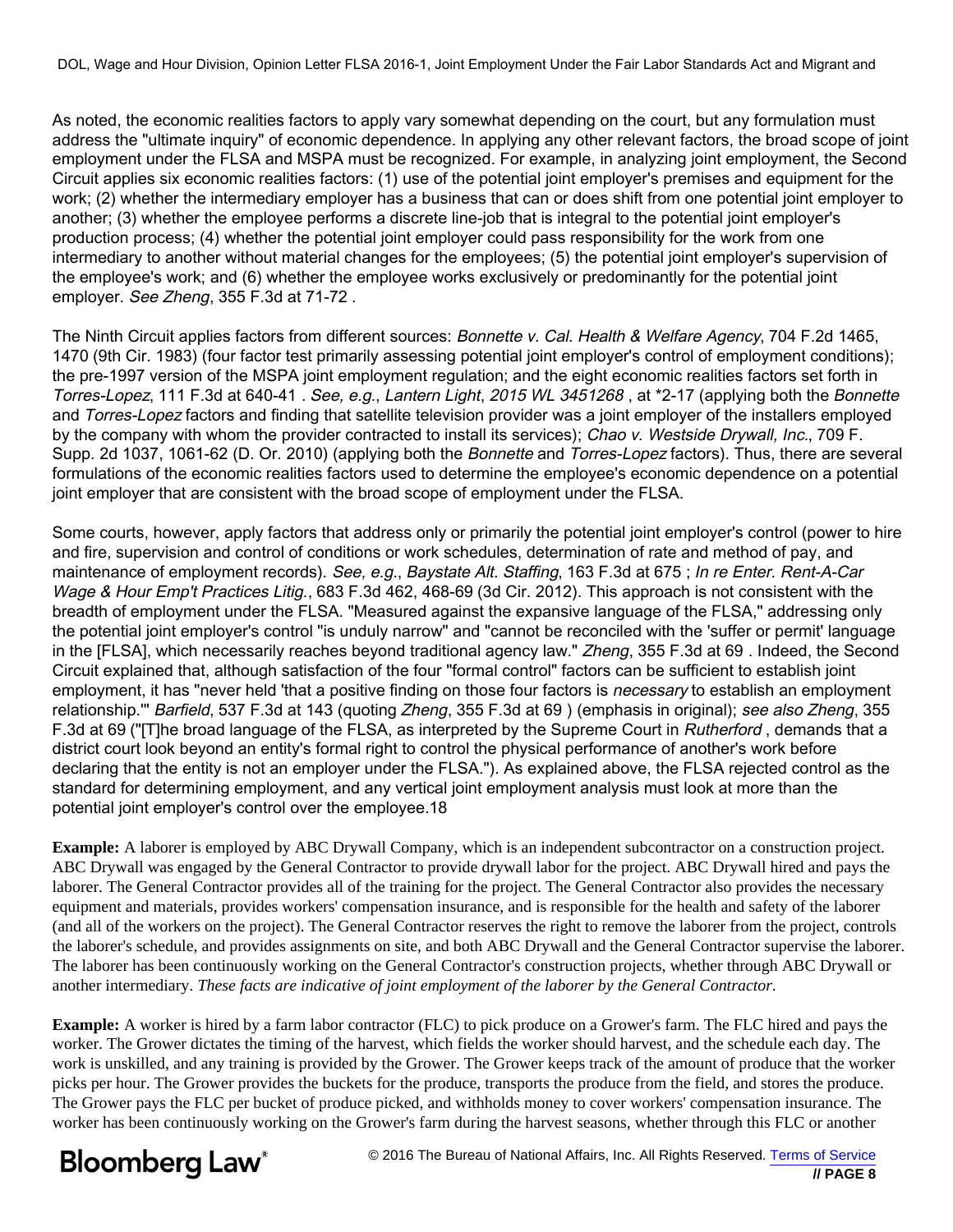farm labor contractor. *These facts are indicative of joint employment of the worker by the Grower*.

**Example:** A mechanic is employed by Airy AC & Heating Company. The Company has a short-term contract to test and, if necessary, replace the HVAC systems at Condor Condos. The Company hired and pays the mechanic and directs the work, including setting the mechanic's hours and timeline for completion of the project. For the duration of the project, the mechanic works at the Condos and checks in with the property manager there every morning, but the Company supervises his work. The Company provides the mechanic's benefits, including workers' compensation insurance. The Company also provides the mechanic with all the tools and materials needed to complete the project. The mechanic brings this equipment to the project site. *These facts are not indicative of joint employment of the mechanic by the Condos*.

## III. Conclusion

As a result of continual changes in the structure of workplaces, the possibility that a worker is jointly employed by two or more employers has become more common in recent years. In an effort to ensure that workers receive the protections to which they are entitled and that employers understand their legal obligations, the possibility of joint employment should be regularly considered in FLSA and MSPA cases, particularly where (1) the employee works for two employers who are associated or related in some way with respect to the employee; or (2) the employee's employer is an intermediary or otherwise provides labor to another employer.

Whether to apply a horizontal or vertical joint employment analysis (or both analyses) depends on the circumstances of the case. The focus of a horizontal joint employment analysis is the relationship and association between the two (or more) potential joint employers, and the FLSA joint employment regulation provides guidance in evaluating such cases. The focus of the vertical joint employment analysis is the relationship between the employee and the potential employer and whether an employment relationship exists between them. The analysis must determine whether, as a matter of economic reality, the employee is economically dependent on the potential joint employer. The economic realities factors in the MSPA regulation provide guidance for analyzing vertical joint employment cases, although additional or different economic realities factors that are consistent with the broad scope of employment under the FLSA and MSPA may be helpful as well.

WHD will continue to consider the possibility of joint employment to ensure that all responsible employers are aware of their obligations and to ensure compliance with the FLSA and MSPA. As with all aspects of the employment relationship under the FLSA and MSPA, the expansive definition of "employ" as including "to suffer or permit to work" must be considered when determining joint employment, so as to further the statutes' remedial purposes.

- fn 1 For example, a corporate hotel chain may contract out to another business the management, catering, or housekeeping services at one of its hotels. Workers who perform these services at the hotel may wear uniforms with the name of the hotel chain or the other business and may perform tasks dictated by the hotel chain, the other business, or both.
- fn 2 WHD considers joint employment in hundreds of investigations every year. WHD has determined, for example, that maritime fabrication facilities jointly employed welders, pipefitters, and other workers hired by staffing agencies; that hotels and hotel operating companies jointly employed housekeeping and guest services workers hired by staffing agencies; and that growers and farm labor contractors jointly employed farmworkers. See also Perez v. Lantern Light Corp., 2015 WL 3451268, at \*17 (W.D. Wash. May 29, 2015) (finding that satellite television provider was a joint employer of the installers employed by the company with whom the provider contracted to install its services).
- fn 3 In June 2014, WHD issued Administrator's Interpretation No. 2014-2, "Joint Employment of Home Care Workers in Consumer-Directed, Medicaid-Funded Programs by Public Entities under the Fair Labor Standards Act" (Home Care AI), available at http://www.dol.gov/whd/opinion/adminIntrprtn/FLSA/2014/FLSAAI2014\_2.pdf. Although the Home Care AI was directed toward a particular employment scenario in a specific industry, the legal analyses in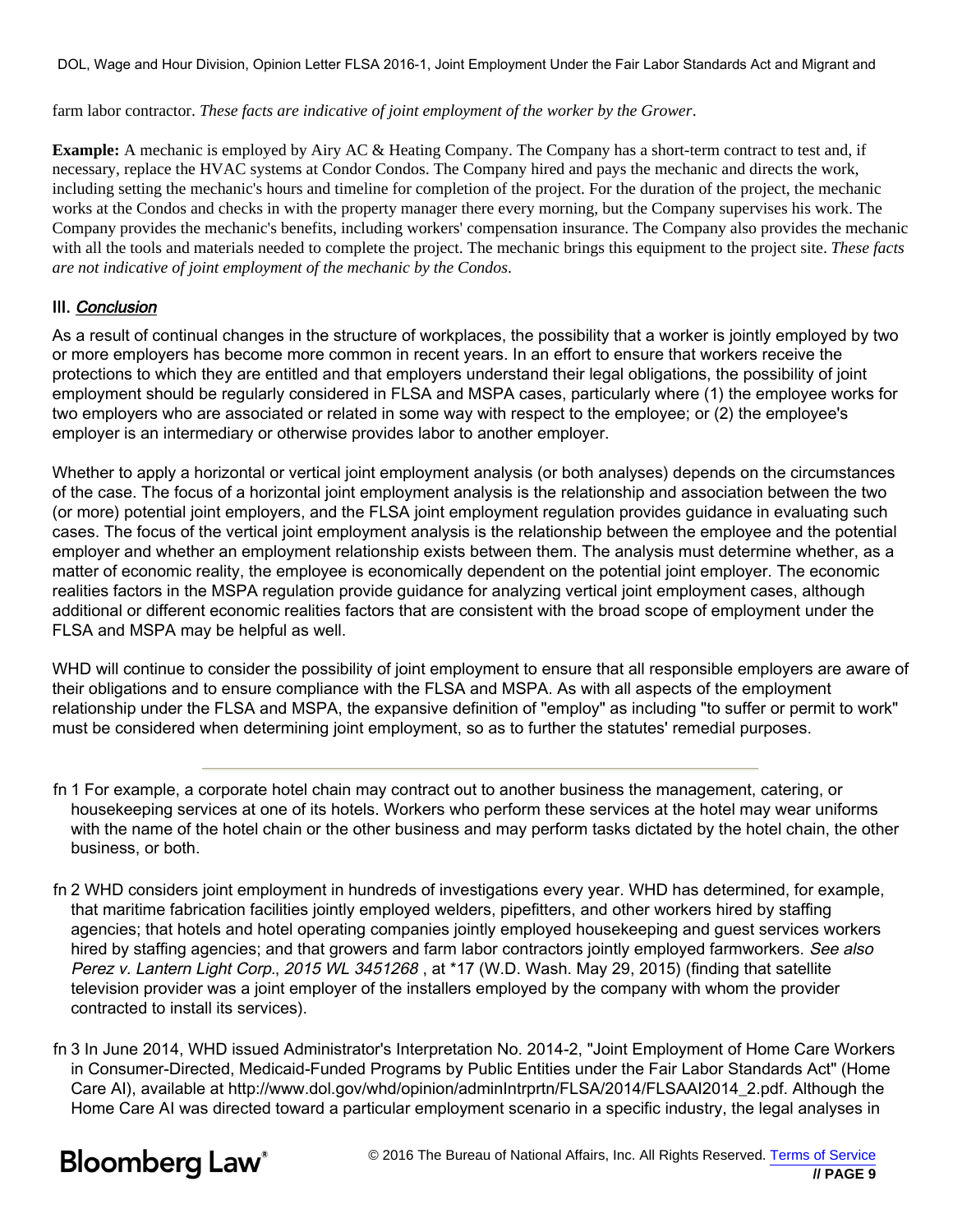the Home Care AI and this Administrator's Interpretation are harmonious and are intended to be read in conjunction with one another.

- fn 4 In other words, each joint employer is individually responsible, for example, for the entire amount of wages due. If one employer cannot pay the wages because of bankruptcy or other reasons, then the other employer must pay the entire amount of wages; the law does not assign a proportional amount to each employer.
- fn 5 In July 2015, WHD issued Administrator's Interpretation No. 2015-1, "The Application of the Fair Labor Standards Act's 'Suffer or Permit' Standard in the Identification of Employees Who Are Misclassified as Independent Contractors" (Misclassification AI), available at http://www.dol.gov/whd/workers/Misclassification/AI-2015\_1.pdf. In the Misclassification AI, the Administrator also discussed the FLSA's broad statutory definitions; that AI addressed the issue of the misclassification of employees as independent contractors and provided guidance regarding determining whether a worker is an employee or independent contractor.
- fn 6 The Department amended the MSPA joint employment regulation in 1997.
- fn 7 Given the potential complexity of employment relationships, aspects of both horizontal and vertical joint employment may be present in a single joint employment relationship. For example, both forms of joint employment could potentially exist where two warehouses share employees and use a staffing agency to provide them with labor.
- fn 8 Depending on the industry, the "intermediary employer" in a vertical joint employment relationship could be, for example, a staffing agency, farm labor contractor, subcontractor, or other labor provider, supplier, or broker, and the "potential joint employer" could be a parent corporation, farm owner, higher-tier contractor, or client of the staffing agency or labor provider, supplier, or broker.
- fn 9 As discussed below, a threshold determination in those examples would be whether the subcontractor or farm labor contractor itself is an independent contractor or whether it has an employment relationship with the general contractor or grower.
- fn 10 Courts have long turned to an economic realities analysis in analyzing vertical joint employment under the FLSA. The MSPA regulation itself cites to FLSA cases in defining joint employment. See, e.g., 29 C.F.R. 500.20(h)(5)(ii) (citing Hodgson v. Griffin & Brand of McAllen, Inc., 471 F.2d 235, 237 (5th Cir. 1973)).
- fn 11 In Layton v. DHL Express (USA), Inc., 686 F.3d 1172, 1176-78 (11th Cir. 2012), the court applied an economic realities analysis primarily based on the pre-1997 version of the MSPA joint employment regulation and correctly recognized that "in considering a joint-employment relationship, we must not allow common-law concepts of employment to distract our focus from economic dependency." Yet, because the case arose under the FLSA, not MSPA, the court declined to use the factors in the current MSPA joint employment regulation despite the fact that the FLSA and MSPA define the scope of employment in the same way. See id. at 1177 ("Although [MSPA] defines joint employment by reference to the definition provided in the FLSA, that does not mean that the reverse holds true—that joint employment under the FLSA is invariably defined by [MSPA] regulations.").
- fn 12 Even where two establishments are sufficiently related that they are part of a single enterprise (as defined in 29 U.S.C. 203(r)(1) ) for FLSA coverage purposes, a separate determination is necessary to determine whether the establishments are joint employers. See 29 C.F.R. 779.203; A-One Med. Servs., 346 F.3d at 917 ("Whether two companies constitute a single enterprise for FLSA coverage and whether they are liable as joint employers . . . are technically separate issues."). As explained by the case law, although the two analyses may require similar factfinding and have similar considerations, determining that an employer is part of an enterprise to ascertain coverage under the FLSA is different from determining that the employer is a joint employer that is liable for minimum wages and overtime. See, e.g., Patel v. Wargo, 803 F.2d 632, 635 (11th Cir. 1986).